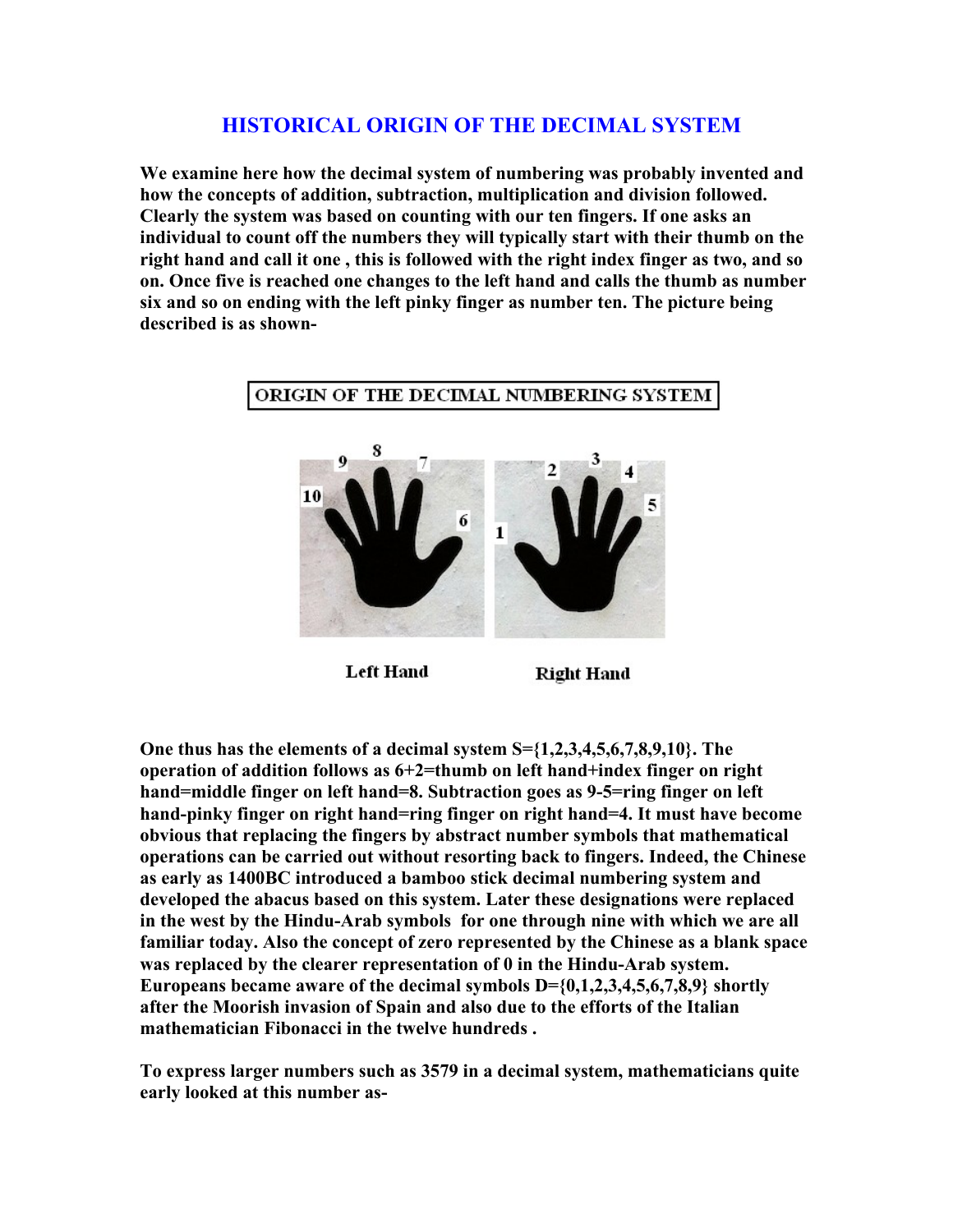$$
3579 = 3000 + 500 + 70 + 9 = 3x10^{3} + 5x10^{2} + 7x10^{1} + 9x10^{0}
$$

**so that the numbers multiplying the nth power of ten is placed at the nth position to**  the left of the number multiplying 10<sup>0</sup>. Therefore one has the following addition-

$$
421 + 79 = 4x10^{2} + (2+7)x10^{1} + (1+9)x10^{0} = 4x10^{2} + (2+7+1)x10^{1} = 5x10^{2} = 500
$$

**and the subtraction-**

$$
121 - 89 = 1x10^{2} + (2 - 8)x10^{1} + (1 - 9)x10^{0} = 1x10^{2} - 6x10^{1} - 8x10^{0} = 100 - 68 = 32
$$

**To multiply two numbers one has-**

$$
24x17 = (2x101 + 4x100)x(1x101 + 7x100) = (2x1)x102 + (2x7 + 4x1)x101 + (4x7)x100 = 200 + 180 + 28 = 408
$$

**and division yields-** 

$$
564 \div 47 = (4x10^{2} + 7x10^{1} + 9x10^{1} + 4x10^{0}) \div (4x10^{1} + 7x10^{0}) = (10 + 2) = 12
$$

**Today one learns these operations by rote and uses hand calculators. This is a pity since it takes away from a true understanding of what these decimal operations**  really mean. Consider the value of the number  $2^{20}=1048576$ . How would a fifth **grader today work out this number if not allowed a calculator? He would most likely try multiplying 2 twenty times which would take him quite awhile. With a true understanding of what this number means , one would write-** 

$$
2^{20} = 2^5 \cdot 2^5 \cdot 2^5 \cdot 2^5 = 32 \cdot 32 \cdot 32 \cdot 32 = 1024 \cdot 1024 = 1048576
$$

**It should be pointed out that there are other number systems which have been used in the past. These include the base 60 system(sexagesimal) of the Babylonians probably obtained from the approximately 360 days contained in one year. Their angle measure of 360 degrees in a circle survives to this day. The Mayans of the Yucatan used a base 20 number system(vigesimal). This most likely had its origin in counting both their fingers and toes. It is probably a pretty good assumption that advanced space aliens with just three fingers on each hand would have developed a base six number system(heximal) H={0,1,2,3,4,5} so that in their way of counting 3x5=103 and 4+3=11.**